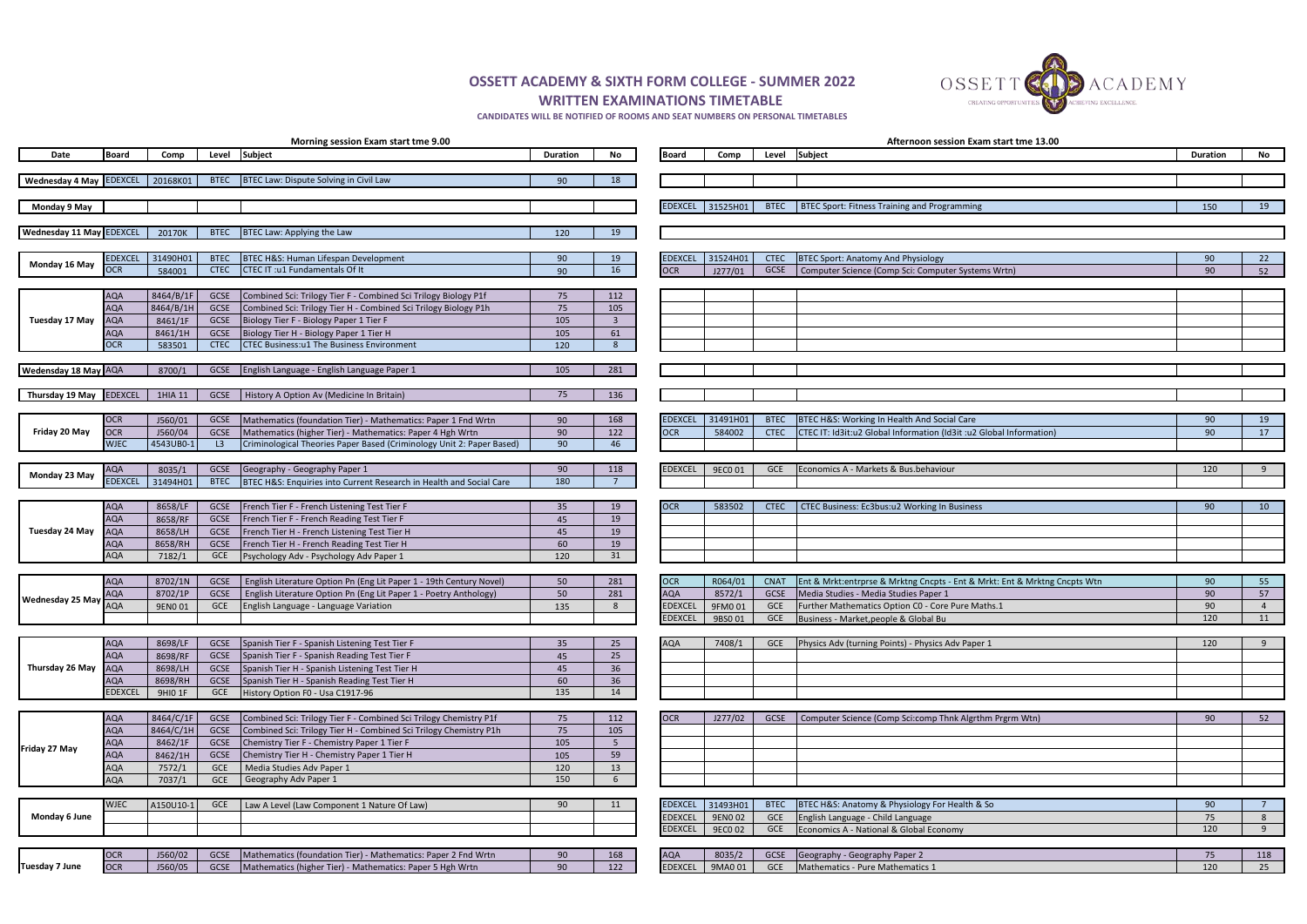**OSSETT ACADEMY & SIXTH FORM COLLEGE - SUMMER 2022 WRITTEN EXAMINATIONS TIMETABLE** 

**CANDIDATES WILL BE NOTIFIED OF ROOMS AND SEAT NUMBERS ON PERSONAL TIMETABLES**

|                         | Morning session Exam start tme 9.00 |                    |                     |                                                                                                                            |            |                      | Afternoon session Exam start tme 13.00 |                    |                    |                                                                                                                        |           |                      |  |  |
|-------------------------|-------------------------------------|--------------------|---------------------|----------------------------------------------------------------------------------------------------------------------------|------------|----------------------|----------------------------------------|--------------------|--------------------|------------------------------------------------------------------------------------------------------------------------|-----------|----------------------|--|--|
|                         | <b>EDEXCEL</b>                      | 9ET0 01            | <b>GCE</b>          | English Literature - Drama                                                                                                 | 135        |                      |                                        |                    |                    |                                                                                                                        |           |                      |  |  |
|                         |                                     |                    |                     |                                                                                                                            |            |                      |                                        |                    |                    |                                                                                                                        |           |                      |  |  |
|                         | <b>AQA</b>                          | 8702/2             | GCSE                | English Literature - English Literature Paper 2 option PN                                                                  | 105        | 281                  | <b>AQA</b>                             | 8365/1<br>9FM002   | L2                 | Further Mathematics Paper 1                                                                                            | 105       | 36                   |  |  |
| <b>Wednesday 8 June</b> | AQA                                 | 7182/2             | GCE                 | Psychology Adv - Psychology Adv Paper 2                                                                                    | 120        | 33                   | <b>EDEXCEL</b><br>AQA                  | 7572/2             | GCE<br>GCE         | Further Mathematics Option CO (Core Pure Maths.2)<br>Media Studies Adv Paper 2                                         | 90<br>120 | $\overline{4}$<br>13 |  |  |
|                         |                                     |                    |                     |                                                                                                                            |            |                      | <b>AQA</b>                             | 7037/2             | GCE                | Geography Adv Paper 2                                                                                                  | 150       | 6                    |  |  |
|                         |                                     |                    |                     |                                                                                                                            |            |                      |                                        |                    |                    |                                                                                                                        |           |                      |  |  |
|                         | <b>EDEXCEL</b>                      | 1HIA 31            | <b>GCSE</b>         | History A Option Av (Weimar & Nazi Germany)                                                                                | 80         | 136                  | <b>AQA</b>                             | 8464/P/1F          | <b>GCSE</b>        | Combined Sci: Trilogy Tier F - Combined Sci Trilogy Physics P1f                                                        | 75        | 112                  |  |  |
|                         | <b>EDEXCEL</b>                      | 9BS0 02            | GCE                 | Business (Activs, decision & Strats.)                                                                                      | 120        | 11                   | <b>AQA</b>                             | 8464/P/1H          | GCSE               | Combined Sci: Trilogy Tier H - Combined Sci Trilogy Physics P1h                                                        | 75        | 105                  |  |  |
| Thursday 9 June         | WJEC                                | 4543UD0-1          | <b>GCE</b>          | Crime And Punishment Paper Based (Criminology Unit 4: Paper Based)                                                         | 90         | 34                   | <b>AQA</b>                             | 8463/1F            | GCSE               | Physics Tier F - Physics Paper 1 Tier F                                                                                | 105       | $\overline{0}$       |  |  |
|                         |                                     |                    |                     |                                                                                                                            |            |                      | <b>AQA</b>                             | 8463/1H            | GCSE               | Physics Tier H - Physics Paper 1 Tier H                                                                                | 105       | 64                   |  |  |
|                         |                                     |                    |                     |                                                                                                                            |            |                      | <b>AQA</b>                             | 7402/1             | <b>GCE</b>         | Biology Adv Paper 1                                                                                                    | 120       | 9                    |  |  |
|                         |                                     |                    |                     |                                                                                                                            |            |                      |                                        |                    |                    |                                                                                                                        |           |                      |  |  |
| Friday 10 June          | <b>AQA</b>                          | 8700/2             | GCSE                | English Language Paper 2                                                                                                   | 105        | 281                  | <b>AQA</b>                             | 7408/2             | <b>GCE</b>         | Physics Adv (turning Points) - Physics Adv Paper 2                                                                     | 120       | 9                    |  |  |
|                         | <b>EDEXCEL</b>                      | <b>9HIO 2F</b>     | <b>GCE</b>          | History Option F0 (India & South Africa)                                                                                   | 90         | 14                   |                                        |                    |                    |                                                                                                                        |           |                      |  |  |
|                         |                                     |                    |                     |                                                                                                                            |            |                      |                                        |                    |                    |                                                                                                                        |           |                      |  |  |
|                         | <b>OCR</b><br><b>OCR</b>            | J560/03<br>J560/06 | <b>GCSE</b><br>GCSE | Mathematics (foundation Tier) - Mathematics: Paper 3 Fnd Wrtn<br>Mathematics (higher Tier) - Mathematics: Paper 6 Hgh Wrtn | 90<br>90   | 168<br>122           | <b>OCR</b><br><b>EDEXCEL</b>           | R081/01<br>9EC0 03 | <b>CNAT</b><br>GCE | Creative Imedia: preproduction Skills - Creative Imedia: preprdctn Skills Wtn<br>Economics A (Micro & Macro Economics) | 75<br>120 | 31<br>9              |  |  |
| Monday 13 June          | )CR                                 | H432/01            | <b>GCE</b>          | Chemistry A - Chem A: Prdc Tble Elmnt Phy Chm Wtn                                                                          | 135        | $7^{\circ}$          | <b>WJEC</b>                            | A150U20-           | <b>GCE</b>         | Law A Level (Law Component 2 Substantive Law)                                                                          | 135       | 11                   |  |  |
|                         |                                     |                    |                     |                                                                                                                            |            |                      | <b>OCR</b>                             | H446/01            | GCE                | Computer Science Pst Mod (Comp Sci: Computer Systems Wrtn)                                                             | 150       | 6                    |  |  |
|                         |                                     |                    |                     |                                                                                                                            |            |                      |                                        |                    |                    |                                                                                                                        |           |                      |  |  |
|                         | <b>AQA</b>                          | 8035/3             | GCSE                | Geography Paper 3                                                                                                          | 60         | 118                  | <b>AQA</b>                             | 8572/2             | GCSE               | Media Studies Paper 2                                                                                                  | 90        | 57                   |  |  |
| Tuesday 14 June         |                                     |                    |                     |                                                                                                                            |            |                      | <b>EDEXCEL</b>                         | 9MA0 02            | <b>GCE</b>         | Pure Mathematics 2                                                                                                     | 120       | 25                   |  |  |
|                         |                                     |                    |                     |                                                                                                                            |            |                      |                                        |                    |                    |                                                                                                                        |           |                      |  |  |
|                         | <b>AQA</b>                          | $8464/B/2F$        | GCSE                | Combined Sci: Trilogy Tier F - Combined Sci Trilogy Biology P2f                                                            | 75         | 112                  | <b>EDEXCEL</b>                         | 9FM03A             | <b>GCE</b>         | Further Mathematics Option CO (Further Pure Maths.1)                                                                   | 90        |                      |  |  |
|                         | <b>AQA</b>                          | 8464/B/2H          | GCSE                | Combined Sci: Trilogy Tier H - Combined Sci Trilogy Biology P2h                                                            | 75         | 105                  |                                        |                    |                    |                                                                                                                        |           |                      |  |  |
| Wednesday 15 June AQA   |                                     | 8461/2F            | GCSE                | Biology Tier F - Biology Paper 2 Tier F                                                                                    | 105        | $\overline{3}$       |                                        |                    |                    |                                                                                                                        |           |                      |  |  |
|                         | <b>AQA</b>                          | 8461/2H            | GCSE                | Biology Tier H - Biology Paper 2 Tier H                                                                                    | 105        | 61                   |                                        |                    |                    |                                                                                                                        |           |                      |  |  |
|                         | <b>EDEXCEL</b>                      | 9ET0 02            | GCE                 | English Literature (Prose)                                                                                                 | 75         | $\overline{7}$       |                                        |                    |                    |                                                                                                                        |           |                      |  |  |
|                         |                                     |                    |                     |                                                                                                                            |            |                      |                                        |                    |                    |                                                                                                                        |           |                      |  |  |
|                         | <b>EDEXCEL</b>                      | 1HIA B3            | GCSE                | History A Option Av (Henry Viii Ministers)                                                                                 | 55         | 136<br>9             | <b>AQA</b><br><b>AQA</b>               | 8658/WF            | GCSE<br>GCSE       | French Tier F - French Writing Test Tier F                                                                             | 65<br>80  | 19                   |  |  |
| Thursday 16 June        | AQA<br><b>AQA</b>                   | 7408/3/D<br>7182/3 | GCE<br><b>GCE</b>   | Physics Adv (turning Points) (Physics Adv P3 Sections A & B Opt D)<br>Psychology Adv Paper 3                               | 120<br>120 | 31                   | <b>EDEXCEL</b>                         | 8658/WH<br>9EN003  | GCE                | French Tier H - French Writing Test Tier H<br>English Language (Investigating Language)                                | 105       | 19<br>8              |  |  |
|                         |                                     |                    |                     |                                                                                                                            |            |                      | <b>EDEXCEL</b>                         | 9BS003             | <b>GCE</b>         | <b>Investigating Business</b>                                                                                          | 120       | 11                   |  |  |
|                         |                                     |                    |                     |                                                                                                                            |            |                      |                                        |                    |                    |                                                                                                                        |           |                      |  |  |
|                         | <b>AQA</b>                          | 8698/WF            | GCSE                | Spanish Tier F - Spanish Writing Test Tier F                                                                               | 65         | 25                   |                                        |                    |                    |                                                                                                                        |           |                      |  |  |
| Friday 17 June          | <b>AQA</b>                          | 8698/WF            | GCSE                | Spanish Tier H - Spanish Writing Test Tier H                                                                               | 80         | 36                   |                                        |                    |                    |                                                                                                                        |           |                      |  |  |
|                         | <b>AQA</b>                          | 7402/2             | GCE                 | Biology Adv Paper 2                                                                                                        | 120        | $\alpha$             |                                        |                    |                    |                                                                                                                        |           |                      |  |  |
|                         |                                     |                    |                     |                                                                                                                            |            |                      |                                        |                    |                    |                                                                                                                        |           |                      |  |  |
|                         | <b>AQA</b>                          | 8464/C/2F          | GCSE                | Combined Sci: Trilogy Tier F - Combined Sci Trilogy Chemistry P2f                                                          | 75         | 112                  | <b>EDEXCEL</b>                         | 9ET0 03            | <b>GCE</b>         | <b>English Literature (Poetry)</b>                                                                                     | 135       | $\overline{7}$       |  |  |
|                         | <b>AQA</b>                          | 8464/C/2H          | GCSE                | Combined Sci: Trilogy Tier H - Combined Sci Trilogy Chemistry P2h                                                          | 75         | 105                  | <b>WJEC</b>                            | A150U30-1          | GCE                | Law A Level (Law Component 3 Perspectives)                                                                             | 135       | 11                   |  |  |
| Monday 20 June          | <b>AQA</b>                          | 8462/2F            | GCSE                | Chemistry Tier F - Chemistry Paper 2 Tier F                                                                                | 105        | 5 <sup>5</sup>       |                                        |                    |                    |                                                                                                                        |           |                      |  |  |
|                         | <b>AQA</b>                          | 8462/2H            | GCSE                | Chemistry Tier H - Chemistry Paper 2 Tier H                                                                                | 105        | 59<br>$\overline{7}$ |                                        |                    |                    |                                                                                                                        |           |                      |  |  |
|                         | <b>OCR</b>                          | H432/02            | GCE                 | Chemistry A (Chem A: Synths & Anlytcl Tchnqs Wtn)                                                                          | 135        |                      |                                        |                    |                    |                                                                                                                        |           |                      |  |  |
|                         |                                     |                    |                     |                                                                                                                            |            |                      | <b>EDEXCEL</b>                         | 9MA0 03            | GCE                | Mathematics (Statistics & Mechanics)                                                                                   | 120       | 25                   |  |  |
| <b>Tuesday 21 June</b>  |                                     |                    |                     |                                                                                                                            |            |                      |                                        |                    |                    |                                                                                                                        |           |                      |  |  |
|                         |                                     |                    |                     |                                                                                                                            |            |                      |                                        |                    |                    |                                                                                                                        |           |                      |  |  |
|                         |                                     |                    |                     |                                                                                                                            |            |                      |                                        |                    |                    |                                                                                                                        |           |                      |  |  |
|                         | <b>AQA</b>                          | 8271/W             | GCSE                | Music Written Paper                                                                                                        | 90         | 12                   | <b>AQA</b>                             | 8365/2             | L2                 | 8365/2: Further Mathematics Paper 2                                                                                    | 105       | 36                   |  |  |
| Wednesday 22 June       | <b>EDEXCEL</b>                      | 9HIO 30            | <b>GCE</b>          | History Option F0 (Lancs.yorks. & Henry V11)                                                                               | 135        | 14                   | <b>EDEXCEL</b>                         | 9FM03C             | GCE                | Further Mathematics Option CO (Further Mechanics 1)                                                                    | 90        | $\overline{a}$       |  |  |
|                         |                                     |                    |                     |                                                                                                                            |            |                      |                                        |                    |                    |                                                                                                                        |           |                      |  |  |
|                         | <b>AQA</b>                          | 8464/P/2F          | GCSE                | Combined Sci: Trilogy Tier F - Combined Sci Trilogy Physics P2f                                                            | 75         | 112                  |                                        |                    |                    |                                                                                                                        |           |                      |  |  |
|                         | <b>AQA</b>                          | $8464/P/2H$        | GCSE                | Combined Sci: Trilogy Tier H - Combined Sci Trilogy Physics P2h                                                            | 75         | 105                  |                                        |                    |                    |                                                                                                                        |           |                      |  |  |
| Thursday 23 June        | <b>AQA</b>                          | 8463/2F            | GCSE                | Physics Tier F - Physics Paper 2 Tier F                                                                                    | 105        | $\mathbf{0}$         |                                        |                    |                    |                                                                                                                        |           |                      |  |  |
|                         | <b>AQA</b>                          | 8463/2H            | GCSE                | Physics Tier H - Physics Paper 2 Tier H                                                                                    | 105        | 64<br>$\overline{7}$ |                                        |                    |                    |                                                                                                                        |           |                      |  |  |
|                         | <b>OCR</b>                          | H432/03            | GCE                 | Chemistry A (Chem A: Unified Chemistry Wtn)                                                                                | 90         |                      |                                        |                    |                    |                                                                                                                        |           |                      |  |  |

OSSETT